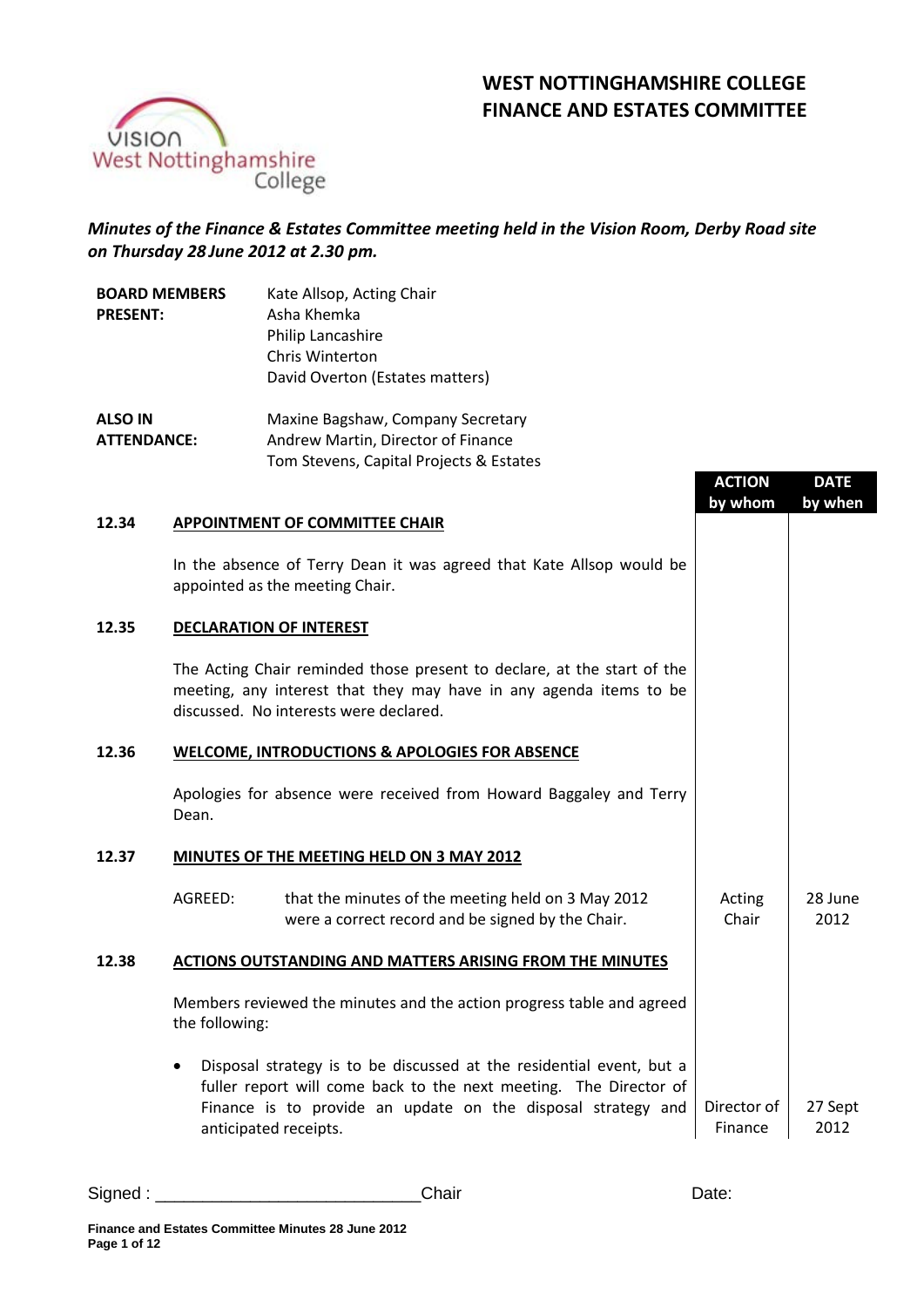#### **12.39 PROPERTY STRATEGY UPDATE**

The Executive Director Capital Project & Estates introduced this item and drew members` attention to his written report, the following was specifically brought to members` attention:

- Renewal grant allocation of £120k available for colleges with more than 20% of estate in RIBA conditions C & D. Submission is to be made by 31 July 2012. The proposal is that the College`s bid be made to allocate this sum against the six storey tower works.
- Enhancement renewal grant up to £3million available to bid for. Submission is by 11 September 2012. Minimum application of £1million conditional on College making two-thirds contribution. It was confirmed that the College will make a bid for monies in this round of allocation, although it has to be noted that as the College was successful on its £1.9million bid for the new build, it was questionable whether it would be successful second time around. Whilst a bid will be submitted, it may not be possible to meet all of the criteria. In terms of bid criteria, the College is intending to submit an application for the relocation of Visual Arts from the Chesterfield Road site, the cost of this move is estimated to be in the region of £1.7million, and therefore a bid for contribution of enhanced renewal grant will be made for £600k. It was noted that if the building was to include an element of cladding, then that would take bid costs up to approximately £700k. All agreed that whilst there was no certainty regarding receipt of this money, it was certainly worthwhile making the application/bid.
- New build is thought to be on time and on budget. One concern raised by the Director of Finance is that the College has not been asked to pay as much contractor costs as projected/profiled, and there was a slight concern that the build may not actually be as 'on time' as advised. It was agreed that the Committee and the College would need Turner Townsend to advise on this with a request for a definitive answer from Turner Townsend in writing as to where the programme currently is as against anticipated activity. All agreed that now was an appropriate time to question.
- Tender costs for the production kitchen in the new build total £152,513.26. The appointment of a catering contractor is required to ensure delivery and fit out within the project timetable. It was noted that an estimated £117k has been set aside for this work, therefore the difference will need to paid from the contingency budget.
- Design development of windows in the inner enclosed courtyard are at an additional cost of circa £16k, members` attention was drawn to the detailed design proposed and pictures at page 28. Members questioned why the windows were an additional cost. The Executive Director Capital Projects & Estates fully explained the design changes. Members of the Committee were concerned that the College may be picking up a lot of extra costs rather than the builder who ought to bear them as part of the design and build package. It was

Director Finance June 2012

#### Signed : \_\_\_\_\_\_\_\_\_\_\_\_\_\_\_\_\_\_\_\_\_\_\_\_\_\_\_\_Chair Date: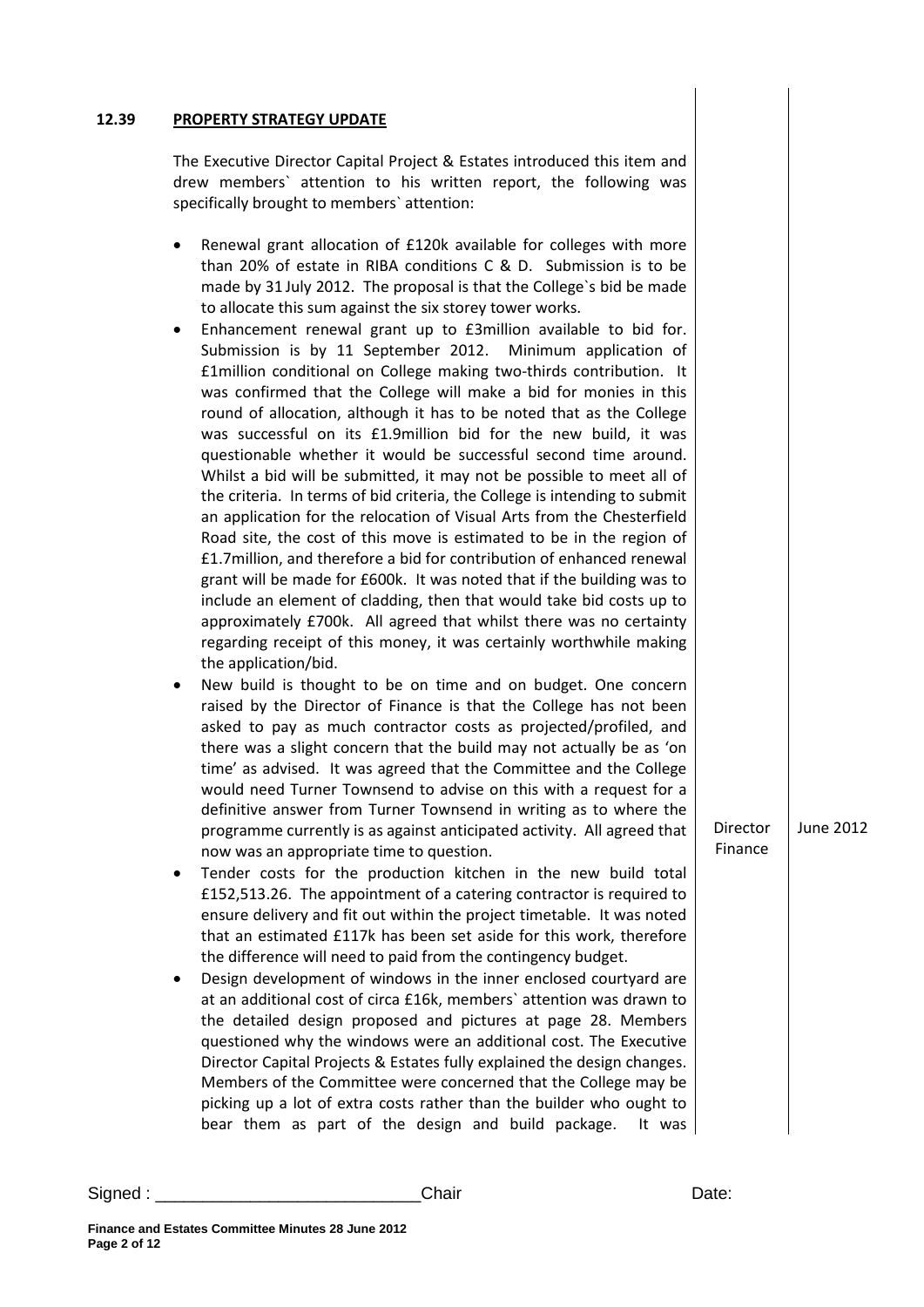acknowledged, however, that in this circumstance the situation is different as it is the College, as the client, who has changed the design. In these circumstances, it is appropriate to accept the additional costs. There was some discussion at the meeting regarding the benefit of the design change and windows versus a wall. It was agreed that delegated authority be provided to the Principal, Director of Finance and the Executive Director Capital Projects and Estates to make a decision upon the most appropriate design alternative as set out at page 28.

Costs review of the cladding for the six-storey tower and other buildings indicate an increase in total costs of £502,169. This cost can be mitigated to an increase of £129,853 by eliminating the extent of cladding refurbishment on Sherwood Care building and No.19. Members` attention was drawn to the substantive detail of figures at page 29. It was noted that because of the escalating cladding costs, the only mechanism really to build this element into the project under budget is to limit cladding to Sherwood Care and No.19. Members were advised that the College would go out to tender on the basis of full cladding to all buildings, but would also include the option not to proceed with Sherwood and No19 at the same time, and that this would give maximum flexibility. It was agreed that in the tender invite the College would also ask all contractors to provide a firm programme so that the Management Team can better understand the timescales involved.

The Committee suggested that before a tender is formally issued there should be some investigation to try and get a better understanding of how many contractors are likely submit a tender. It was noted that in the tender process undertaken by Mansells, there was a very very small pool of individuals willing to submit. It was also agreed that the College would look at an International market with the potential need to issue an OJEU tender. The Committee were advised that if an OJEU tender is issued then it is an approximate 5-6 month process.

In terms of the timescale to clad the tower, members were advised that it would probably take 8-9 months. In these circumstances, it was agreed that there was a need to properly assess the likely impact on students. It was felt that the most beneficial time would be to commence works in December/January and then the College can decamp students in to the new build.

Action agreed in relation to cladding of the six storey tower was:

- a) Tender issued by the end of July 2012,
- b) Ascertain from the manufacturers (KME) who, in Europe uses the cladding, and
- c) Ask Turner Townsend to speak to KME to ascertain subcontractors to approach to participate in the tender.
- Sports Hall internal works presently scheduled for 30 July 2012, external works, cladding and paving scheduled for completion by 10

```
Signed : ____________________________Chair Date:
```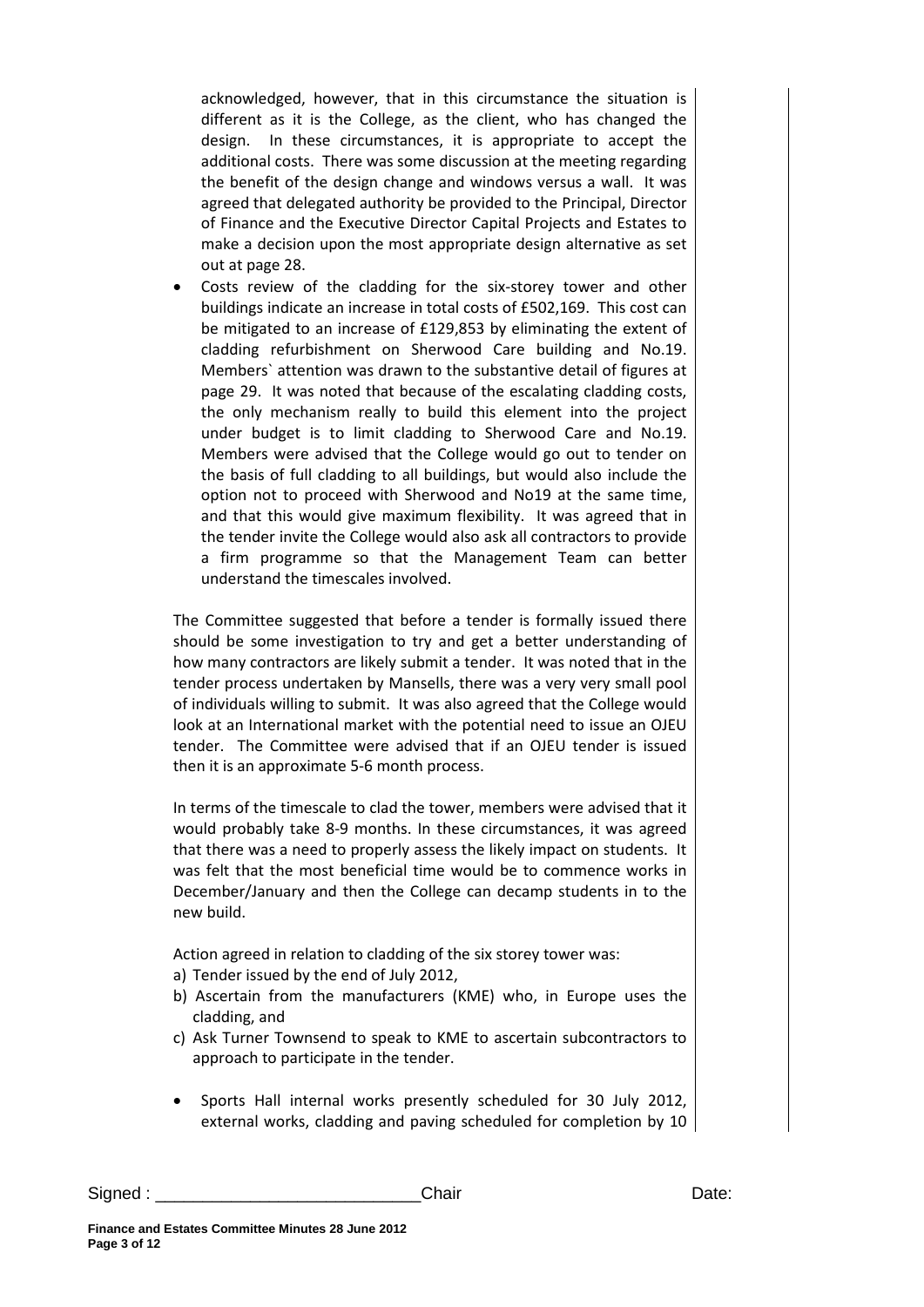|    | September 2012. It was noted that the Sports Hall project is still<br>moving forward with cladding now starting to be erected. Members<br>discussed the best and worse case scenario regarding contract<br>discussions.                                                                                                                                                                                                                                                                                                                                                                                   |             |           |
|----|-----------------------------------------------------------------------------------------------------------------------------------------------------------------------------------------------------------------------------------------------------------------------------------------------------------------------------------------------------------------------------------------------------------------------------------------------------------------------------------------------------------------------------------------------------------------------------------------------------------|-------------|-----------|
| ٠  | Four-week extension of contract has been agreed from 7 May 2012 to<br>1 June 2012 for completion of the Sports Hall.                                                                                                                                                                                                                                                                                                                                                                                                                                                                                      |             |           |
|    | Members' attention was drawn to the recommendations detailed at page<br>27 and confirmed the following:                                                                                                                                                                                                                                                                                                                                                                                                                                                                                                   |             |           |
|    | AGREED:                                                                                                                                                                                                                                                                                                                                                                                                                                                                                                                                                                                                   |             |           |
| a) | An application for a renewal grant of £120k by 31 July 2012 and bid<br>for an enhanced renewal grant of up to £3million by 11 September<br>2012,                                                                                                                                                                                                                                                                                                                                                                                                                                                          |             |           |
| b) | Following a competitive tendering process the appointment of a<br>contractor to install a production kitchen into the new build at a cost<br>of £152,513.26, met from the overall budget for the new build, with<br>£34,573.26 allocated to the contingency fund,                                                                                                                                                                                                                                                                                                                                         |             |           |
| c) | Delegated authority to the Principal/Director of Finance/Executive<br>Director<br>Capital<br>Projects and<br>Estates to<br>approve<br>design<br>developments for windows into the inner enclosed courtyard,<br>estimated cost of this if the College proceeds is £16k allocated to the<br>contingency fund,                                                                                                                                                                                                                                                                                               |             |           |
| d) | Updated costs regarding cladding of the six storey tower noted. A<br>further report to be brought back to the next meeting,                                                                                                                                                                                                                                                                                                                                                                                                                                                                               | <b>EDCP</b> | Sept 2012 |
| e) | Approval of extending the appointment of the existing design team<br>for the six storey tower to develop the cladding design for other<br>buildings, to RIBA design stage E and tender.                                                                                                                                                                                                                                                                                                                                                                                                                   |             |           |
|    | The Director of Finance then circulated a document providing a financial<br>review of the Accommodation Strategy. He drew members' attention to<br>the table on page 1, which sets out the expenditure on the<br>accommodation programme budgeted at £24 million by building phase. It<br>was noted that where completions have been confirmed a variance has<br>been reported comparing the actual spend to the agreed budget.                                                                                                                                                                           |             |           |
|    | It was explained that the budget and expenditure needs to be set in the<br>context of the College's actual performance. The actual position for<br>2010/11 provided a comparable out turn of £2.653million compared to<br>the original plan which assumed an out turn of £1.228million, providing a<br>much stronger starting point to the affordability position. The current<br>year forecast is also better than had been expected last year,<br>predominantly due to a number of specific provisions that have been fully<br>provided, which will not be recovered. The result expected of just under |             |           |
|    | £2.5million is around £600k better than expected in the original plan. In<br>addition, the budget proposed for 2012/13 is also likely to be marginally<br>better than anticipated at £1.52million compared to £1.315million<br>reported last year.                                                                                                                                                                                                                                                                                                                                                        |             |           |
|    |                                                                                                                                                                                                                                                                                                                                                                                                                                                                                                                                                                                                           |             |           |

Signed : \_\_\_\_\_\_\_\_\_\_\_\_\_\_\_\_\_\_\_\_\_\_\_\_\_\_\_\_Chair Date: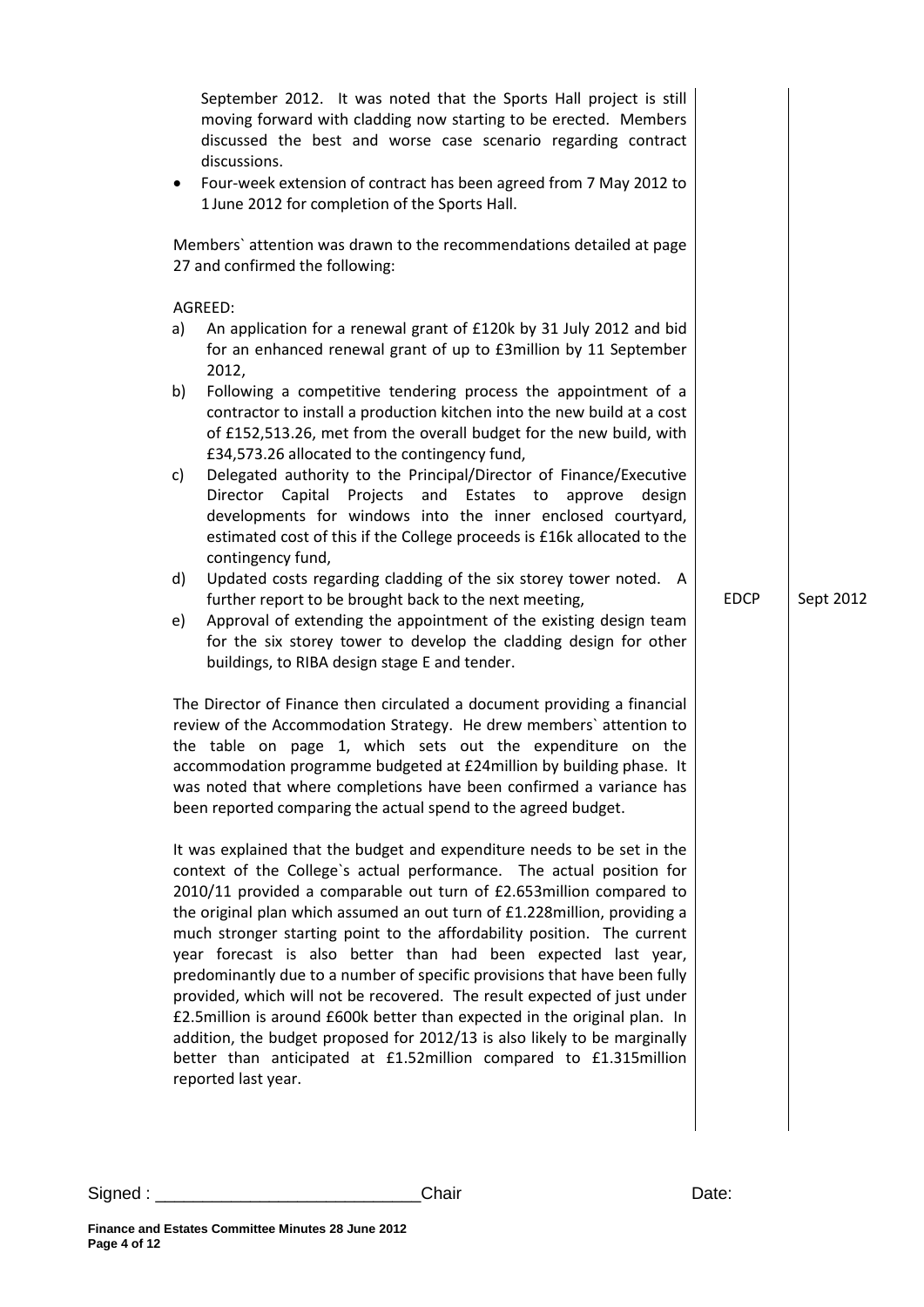|       | Across the planning period, total operating surpluses were expected to be<br>£7.915million, and have now been revised in the current financial<br>forecast to £10.633 million, strengthening the underlying affordability to<br>current assumptions further from those reported last year.                                                                                                                                                                                                                                                                                                                                                                                                                                                                                                                                                                                                                                                                                                                                                                                                                                                                                                                                                                                                                                                                                                                                                                                                                                                  |                        |                         |
|-------|---------------------------------------------------------------------------------------------------------------------------------------------------------------------------------------------------------------------------------------------------------------------------------------------------------------------------------------------------------------------------------------------------------------------------------------------------------------------------------------------------------------------------------------------------------------------------------------------------------------------------------------------------------------------------------------------------------------------------------------------------------------------------------------------------------------------------------------------------------------------------------------------------------------------------------------------------------------------------------------------------------------------------------------------------------------------------------------------------------------------------------------------------------------------------------------------------------------------------------------------------------------------------------------------------------------------------------------------------------------------------------------------------------------------------------------------------------------------------------------------------------------------------------------------|------------------------|-------------------------|
|       | In general terms members were advised that the base line affordability<br>assumptions are doing better than expected and this gives the College a<br>strong base upon which to build. Members all agreed that financial<br>review was a critical tool and that it should be reviewed at every meeting.                                                                                                                                                                                                                                                                                                                                                                                                                                                                                                                                                                                                                                                                                                                                                                                                                                                                                                                                                                                                                                                                                                                                                                                                                                      | Director of<br>Finance | <b>Standing</b><br>Item |
|       | It was acknowledged that a decision for the Board at a future date is<br>whether it spends less, ie, borrows less, or chooses to borrow to its<br>maximum capacity to invest in broader accommodation options.<br>Members were advised that the £8million EIB loan had now been fixed at<br>4.38% for the next 16 years. Second facility will be more flexible but will<br>be at a higher rate in line with the bank tender submitted and approved.                                                                                                                                                                                                                                                                                                                                                                                                                                                                                                                                                                                                                                                                                                                                                                                                                                                                                                                                                                                                                                                                                         |                        |                         |
|       | AGREED:<br>to note the update provided.                                                                                                                                                                                                                                                                                                                                                                                                                                                                                                                                                                                                                                                                                                                                                                                                                                                                                                                                                                                                                                                                                                                                                                                                                                                                                                                                                                                                                                                                                                     |                        |                         |
| 12.40 | <b>ESTATES LONG TERM MAINTENANCE</b>                                                                                                                                                                                                                                                                                                                                                                                                                                                                                                                                                                                                                                                                                                                                                                                                                                                                                                                                                                                                                                                                                                                                                                                                                                                                                                                                                                                                                                                                                                        |                        |                         |
|       | The Executive Director Capital Projects & Estates introduced this item and<br>drew members' attention to the summary report for 2011/12, key points<br>brought to members' attention:                                                                                                                                                                                                                                                                                                                                                                                                                                                                                                                                                                                                                                                                                                                                                                                                                                                                                                                                                                                                                                                                                                                                                                                                                                                                                                                                                       |                        |                         |
|       | 2011/12 a budget of £600k (£400k reactive and £200k planned) was<br>٠<br>set.<br>Forecast expenditure for reactive maintenance<br>2011/12<br>is is<br>£396,839.62 and £115,490 for planned maintenance.<br>As part of the mid year financial forecast, the budget was uplifted to<br>$\bullet$<br>£662k to accommodate approved expenditure on repair of ceilings at<br>Ashfield College.<br>Work to strengthen existing ceilings at Ashfield College and fit a new<br>acoustic suspended ceiling following a structural survey completed at<br>a cost £63,585.98.<br>Work to repair and replace the gearbox on an out of order lift at<br>٠<br>Derby Road was completed at a cost of £18k. It was noted that there<br>is a similar second lift and the fact that this gearbox failed makes the<br>Management Team anticipate that there may be the likelihood of<br>having to change the gearbox in the second lift. Full details of this<br>were set out in paragraph 5.6.<br>Forecast commitment of £616,365.36 against a budget of £662k for<br>٠<br>2011/12.<br>In 2012/13 a budget is to be set at £600k again, £400k reactive and<br>$\bullet$<br>£200k planned.<br>Heads of School and support areas have submitted proposals for the<br>$\bullet$<br>£200k planned expenditure as part of the business planning process.<br>Members had an entertaining discussion regarding some of the<br>projects submitted. Feedback from the Committee is that there may<br>need to be questions regarding validity of costs as a significant |                        |                         |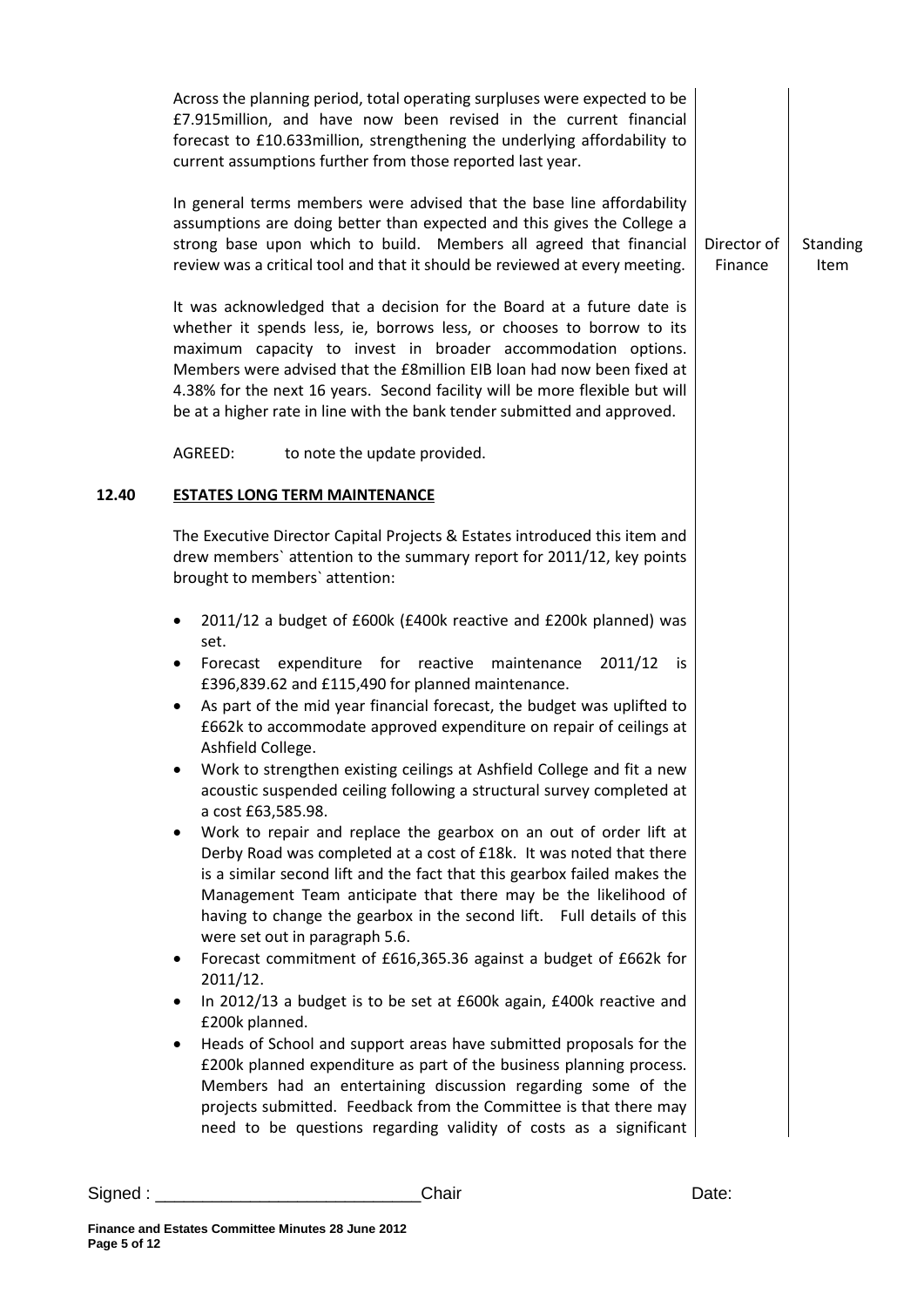|       | proportion seem inflated. In terms of the 2012/13 planned<br>maintenance, the schedule was reviewed at page 35. It was noted<br>that the vast majority of capital expenditure requests were rejected<br>with only key capital items agreed.                                                                                                                                                                                                                                                                              |                       |                 |
|-------|--------------------------------------------------------------------------------------------------------------------------------------------------------------------------------------------------------------------------------------------------------------------------------------------------------------------------------------------------------------------------------------------------------------------------------------------------------------------------------------------------------------------------|-----------------------|-----------------|
|       | Members' attention was drawn to paragraph 2.4 which details planned<br>maintenance, it was confirmed that all are now complete.                                                                                                                                                                                                                                                                                                                                                                                          |                       |                 |
|       | AGREED to:<br>a) Note the content of the report,<br>b) Approve projects identified as essential in the appendix 1 table,<br>totalling £78,620, and<br>c) Approve projects presented for approval.                                                                                                                                                                                                                                                                                                                        |                       |                 |
| 12.41 | <b>ENGINEERING INNOVATION CENTRE - UPDATE FOLLOWING BOARD</b><br><b>STRATEGY DISCUSSIONS</b>                                                                                                                                                                                                                                                                                                                                                                                                                             |                       |                 |
|       | The Executive Director Capital Projects & Estates introduced this item and<br>confirmed that following strategy discussions, there was a general feeling<br>to pursue the possibility of developing the Engineering Innovation Centre<br>early. The College is now to undertake a feasibility study with a<br>consolidated report to be presented to the Board on 12 July 2012.                                                                                                                                          | Executive<br>Director | 12 July<br>2012 |
|       | In tandem with this feasibility study, the College will discuss best terms<br>with the two location options reviewed at the strategy event, in addition<br>the College has a meeting planned with the brewery developers to better<br>understand the facilities available there.                                                                                                                                                                                                                                         |                       |                 |
|       | In terms of timeline, if the Board were to proceed with this development<br>at this time then sign up would likely be in October/November. At the<br>July 2012 Board meeting, the College will be asking the Corporation to<br>approve advisors and will receive feasibility studies regarding the sites<br>identified at the strategy residential event.                                                                                                                                                                |                       |                 |
|       | to note the update provided.<br>AGREED:                                                                                                                                                                                                                                                                                                                                                                                                                                                                                  |                       |                 |
| 12.42 | DISPOSAL STRATEGY UPDATE FOLLOWING BOARD STRATEGY<br><b>DISCUSSIONS</b>                                                                                                                                                                                                                                                                                                                                                                                                                                                  |                       |                 |
|       | It was agreed to defer consideration of this item to the next meeting.                                                                                                                                                                                                                                                                                                                                                                                                                                                   | Director<br>Finance   | 27 Sept<br>2012 |
| 12.43 | <b>FINANCE REPORT MAY 2012</b>                                                                                                                                                                                                                                                                                                                                                                                                                                                                                           |                       |                 |
|       | The Director of Finance introduced this item and drew members'<br>attention to the comprehensive written data on page 44. He confirmed<br>that the College is in a very strong position. Variances were noted and<br>explanations were clearly apparent. Of particular concern to the Director<br>of Finance is the fact that examination costs would be overspent and<br>unfortunately it is no longer expected that these will even out across the<br>remainder of the year. Members also discussed the under-spend in |                       |                 |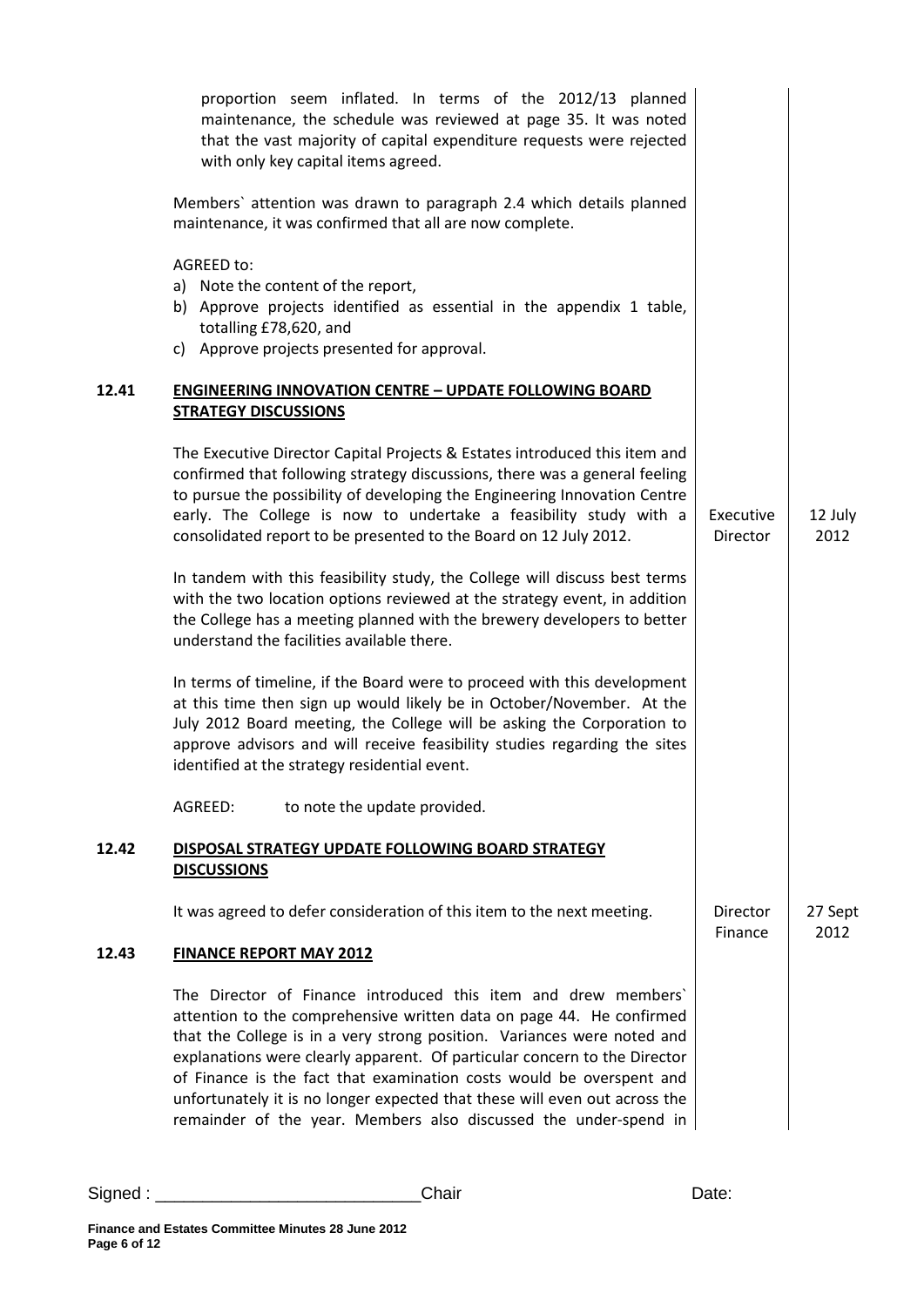relation to staffing, there was agreement that the College would need to ensure that staffing requests are made and supported so that quality does not suffer in the pursuit of efficiencies.

In general terms it was accepted that 2011/12 will be the third strong year in a row and that this gives the College confidence that it can deliver its accommodation plans.

AGREED: to note the content of the Finance Report to May 2012.

# **12.44 2011/12 PROJECTED YEAR END POSITION**

The Director of Finance introduced this item and drew members` attention to the detailed table at page 55. Total end of year income is expected to be £48.507million. In discussion it was felt that this was a prudent forecast and it is hoped that the College can do better. Of particular importance and drawn to members` attention was the following:

- Total pay expenditure £637k under-spend against mid year forecast.
- Total non-pay expenditure is lower than anticipated.
- Operating surplus is expected to be £2,673million and may even be slightly better than this.
- Group turnover will be lower than anticipated at the mid year point following reported performance within the 16-18 apprenticeship programme up to the end of May. The original budget of £8.5million was reduced at the mid year point but now looks very unlikely to be achieved. An out-turn of around £1.5million lower than forecast will be delivered and forms the basis of the end of year forecast.
- Associated partner costs are also expected to be lower as a result of the lower activity volumes.
- The recent news that the College will take over the residual learners from the Realtime Training Programme, for the Skills Funding Agency may drive some additional costs and income not included in this end of year forecast. This is dependent on the speed of mobilisation and enrolment on to the College`s learner record system after initial contact by a College controlled assessor. It was felt that income in this area could be in the region of £1.5million over the next 9-12 months, some income may be derived in 2011/12 but this is not currently within the forecast position.

AGREED: to note the 2011/12 projected year-end position.

# **12.45 DRAFT BUDGET FOR 2012/13 AND FINANCIAL FORECAST TO 2020/21**

The Director of Finance introduced this item and drew the following to members` attention:

The forecast covers the long-term impact of the accommodation strategy.

Signed : \_\_\_\_\_\_\_\_\_\_\_\_\_\_\_\_\_\_\_\_\_\_\_\_\_\_\_\_Chair Date: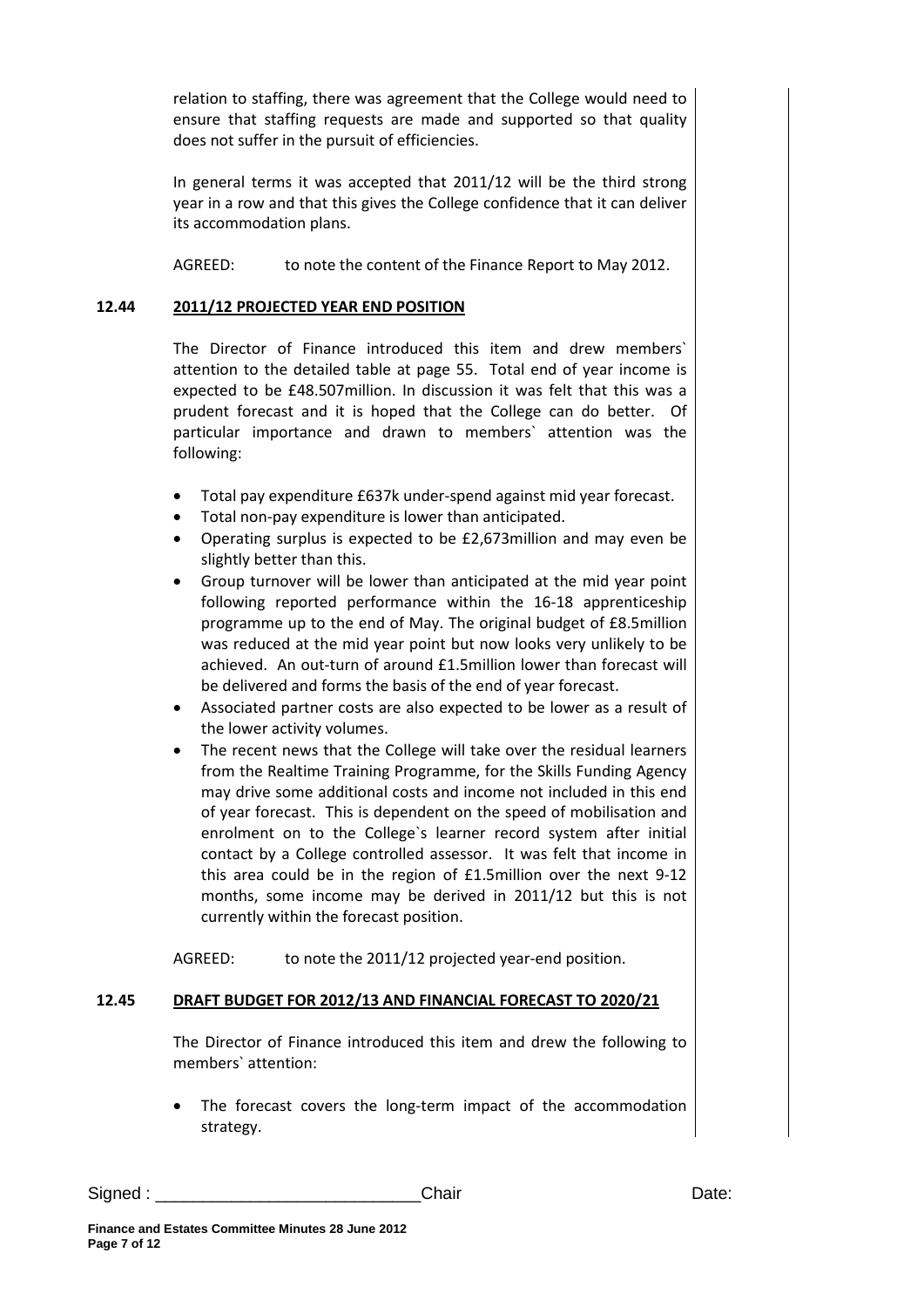- The College and College Group budget for 2012/13 has once again been set against the backdrop of known but challenging funding and spending changes and the commitment to significant borrowing in order to deliver the College accommodation programme.
- Like other providers operating in the sector, the funding allocations for 2012/13 provide an ongoing challenge, although the settlement for adult skills in particular, places the College in a better position than many. It is able to maintain its ground where others are experiencing cash reductions in funding of an average of 7%. The Board has received a paper setting out the College`s final funding allocations at its meeting in May, providing a comparator to the current year and the underlying financial forecast agreed at last years budget setting meeting.
- The restructure of the College business support services in June 2011 to position the College to take advantage of future opportunities has also assisted the financial operating position by pegging back the continual upward pressure on salary budgets through incremental changes and low, but still upward pay settlements. The College budget does not assume any further major restructure to be necessary as long as it is able to control its pay budget and attract funding allocations in line with financial forecasts.
- Paragraph 9 provides a small summary table. It was noted that BKSB will be the biggest contributor to the profitability of the College Group. An additional line has now been added to clearly show loan interest payments.
- Group profitability is pretty strong when compared to others in the sector.
- The apprenticeship programme includes contract values for 16-18 learners. The current 2011/12 year performance has been disappointing compared to aspirations but has enabled a focus to be placed upon quality to assure the large increase of delivery within the previous year of activity. A new approach to working with fewer but better partners will be implemented in 2012/13, which provides greater confidence of hitting the budgeted targets. The adult programme has seen large increases in 2011/12 and has enabled the College to maintain its adult skills budget.
- The 16-18 apprenticeship programme set out a growth trajectory that the College began in 2010/11, which following in year performance will not reach the scale and value anticipated at this point last year. It has, therefore, been necessary to scale back planned income and activity levels to meet what is more realistically achievable in the current market conditions. This means that by 2014/15 the programme will generate £8.11million, and not the £10.33million planned in the forecast last year.
- The impact on operating contributions on this scaled down performance will be around £660k, which is offset by the higher than planned levels of adult skills budget allocation, which by 2014/15 are now expected to be £12.88million, rather than £11.99million previously forecast.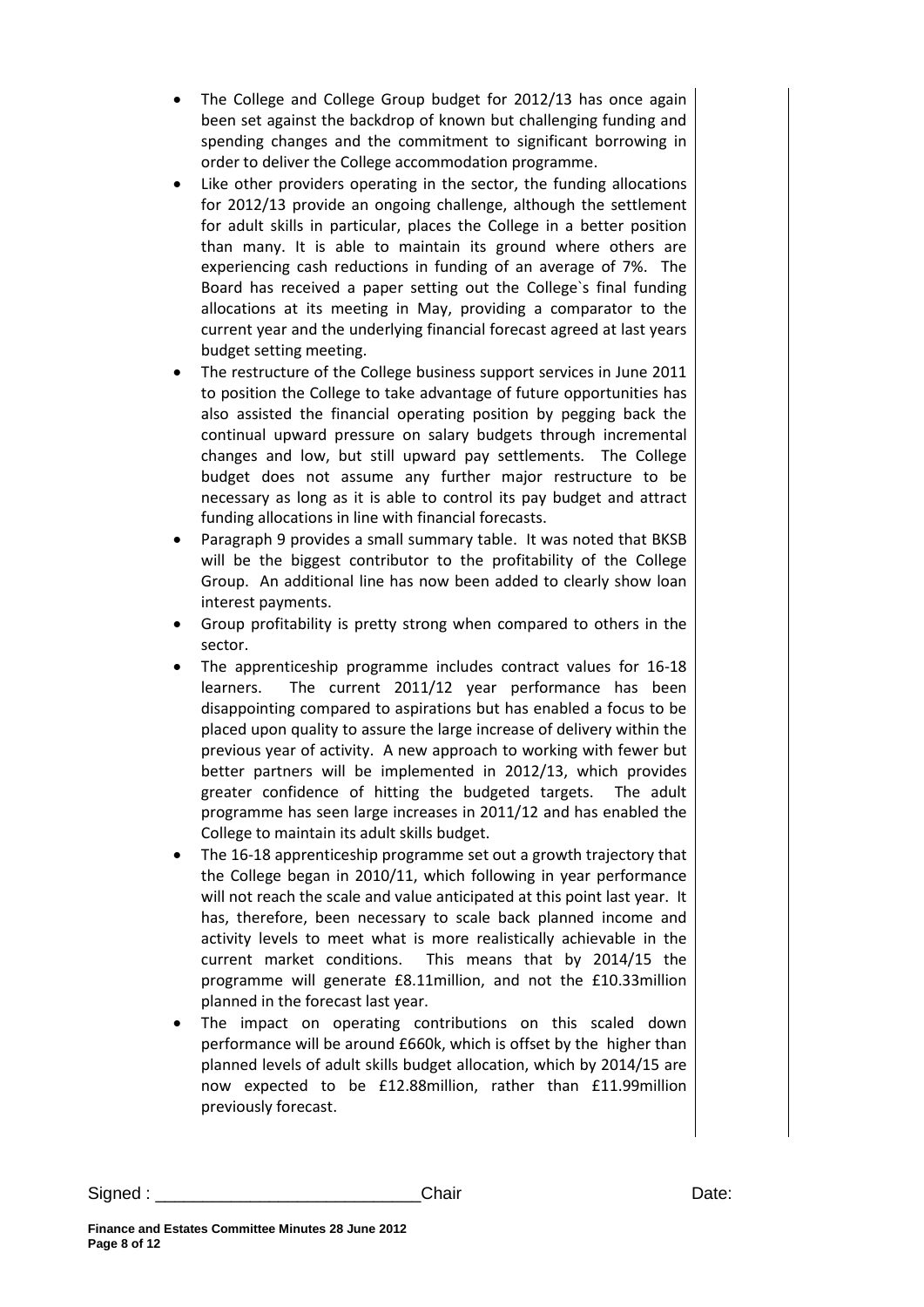- Additional learner support increased substantially in 2011/12 for 16- 18 learners with a maximum allocation of £3.417million. The revised mid year forecast for 2011/12 sees the achievement of this value and the allocation for 2012/13 has increased once more to £3.74million. This value has been included in the budget and set flat for the remainder of the financial forecast period.
- In 2013/14 the sector will see the introduction of FE based loans for over 23 year old learners studying level 3 and above qualifications. The College has calculated an expected impact of this policy on its adult skills budget and anticipates that it will remove £858k in the year. The amount expected to be recovered through increased fees in this year is £286k, and in subsequent years the rate of recovery in fee income has been forecast at 5% in each subsequent year. This assumes that the income position in 2012/13 will not be recovered during the forecasting period. The College is expecting significant disengagement of learners and does not readily know the likely impact at this stage.
- College pay costs have seen an under-spend in 2011/12, automatic increments have been included in the 2012/13 budget, but the AoC is currently suggesting that these are frozen. A vacancy saving assumption of 2% has been applied to the pay cost budget.
- The future prognosis of pay inflation is difficult to forecast, although the following years of the financial plan assumes a climate similar to that in the last two years.
- College non-pay costs are dominated by the cost payable to partners in relation to delivery in the work place learning provision, these costs are calculated at a level of 80% of income for adult programmes and 74% for 16-18 apprenticeships, where new delivery partners are expected to share 80% of the funded income and existing partners 70%. For 2012/13 the College expects to deliver a value of £1.10million 16-18 apprenticeships (of £7.47million), £797k adult apprenticeships (of £7.72million), and £401k NVQ provision, (of £3.7million). This equates in total to £2.3million, 12.2% of the total £8.9million employer responsive programme, this increases to £3.3million 17.5% when including Safety Plus.
- Partner franchise costs of £11.9million are budgeted for 2012/13, of which £800k relates to Safety Plus activity.
- Additional expenditure has been budgeted to reflect increases in transport costs to support 16-18 learners.
- Maintenance costs have been budgeted at £650k.
- The College has begun to reduce its enrichment budgets as planned.
- A depreciation charge of £1.033million for 2012/13 reflects the increase in charges as a result of the completion of the Creative Arts building and the new build.
- Accommodation budget assumptions have not changed with total project cost of £24milion still planned.

Members` attention was drawn to the assumptions made within the financial forecast, at page 61 and in particular the loan covenants. It was agreed that the management accounts would need to report against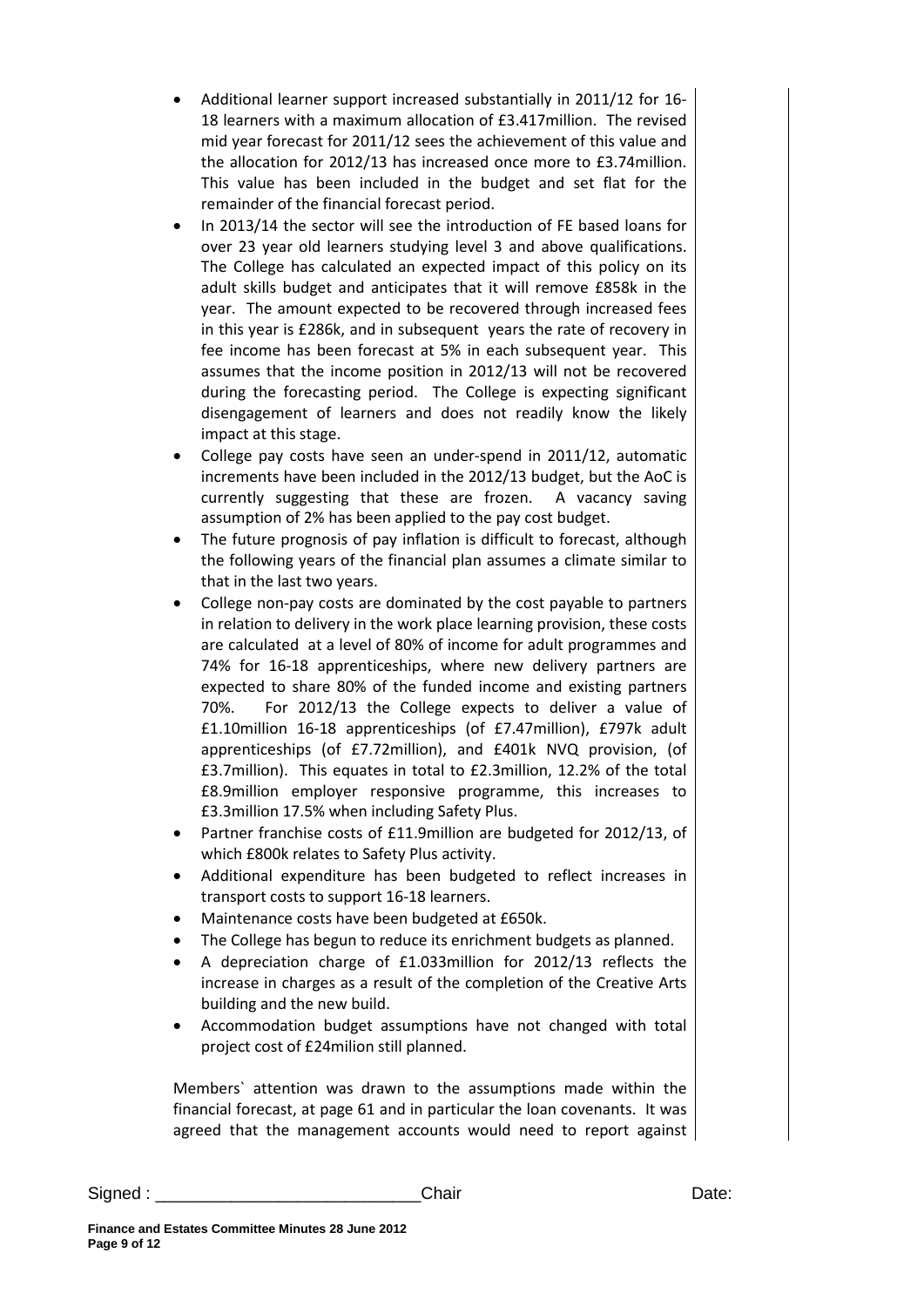|       | performance. | these, as breach of any of the covenants would seriously undermine                                                                                                                                                                                                                                                                                                                                                                                                                                                                       |                        |                  |
|-------|--------------|------------------------------------------------------------------------------------------------------------------------------------------------------------------------------------------------------------------------------------------------------------------------------------------------------------------------------------------------------------------------------------------------------------------------------------------------------------------------------------------------------------------------------------------|------------------------|------------------|
|       |              | Members reviewed the balance sheet indicators detailed at page 62 and<br>the key risks and challenges noted at page 63.                                                                                                                                                                                                                                                                                                                                                                                                                  |                        |                  |
|       |              | Members all agreed that what was presented was a well explained and<br>comprehensive budget, it was explained that this draft budget would be<br>presented to the Board for approval at its meeting on 12 July 2012.                                                                                                                                                                                                                                                                                                                     |                        |                  |
|       | AGREED:      | to note the draft budget for 2012/13 and recommend<br>that the Board approve the same and financial forecast to<br>2020/21.                                                                                                                                                                                                                                                                                                                                                                                                              |                        |                  |
| 12.46 |              | <b>PARTNER STRATEGY - UPDATE FOLLOWING STRATEGY DISCUSSIONS</b>                                                                                                                                                                                                                                                                                                                                                                                                                                                                          |                        |                  |
|       | agreed.      | The Director of Finance introduced this item and circulated an additional<br>schedule highlighted in yellow, which shows contract variations.<br>Members were advised that if the College and partners continue to<br>perform as planned then in six or seven years the College should be in a<br>position to pay down some of its debt if that is the strategic direction                                                                                                                                                               |                        |                  |
|       | AGREED to:   | a) Note the update provided, and<br>b) Approve partner contract variations.                                                                                                                                                                                                                                                                                                                                                                                                                                                              |                        |                  |
| 12.47 |              | <b>EMPLOYER RESPONSIVE UPDATE</b>                                                                                                                                                                                                                                                                                                                                                                                                                                                                                                        |                        |                  |
|       |              | The Director of Finance introduced this item and confirmed that a report<br>had been reviewed at the residential event, which set out plans to<br>rationalise the use of partners within the budget allowed and the cost of<br>doing the same. The intention is to have fewer but better partners and<br>pay them more. It was agreed that the partner list would be reported<br>within the employer responsive update in all future meetings so that the<br>partner and ERU strategy was rolled into one.                               | Director of<br>Finance | Standing<br>Item |
|       | positive.    | Members' attention was drawn to the success rate data at page 86, it was<br>acknowledged that at the end of the year the College will have a much<br>better picture regarding success but it was expected that this would be                                                                                                                                                                                                                                                                                                             |                        |                  |
|       | incorrect.   | In terms of future reporting it was agreed that more quality detail needed<br>to be provided and not just headline figures. The Principal requested<br>detailed analysis of data, issues and actions being taken. The Committee<br>requested more detail regarding individual partner performance and also<br>for data to be split between 16-18 cohort and 19+ cohort. The concern<br>raised was that headline figures may mask a particular underlying issue<br>and that more specific data will avoid assumptions being made that are | <b>VP</b>              | Standing<br>Item |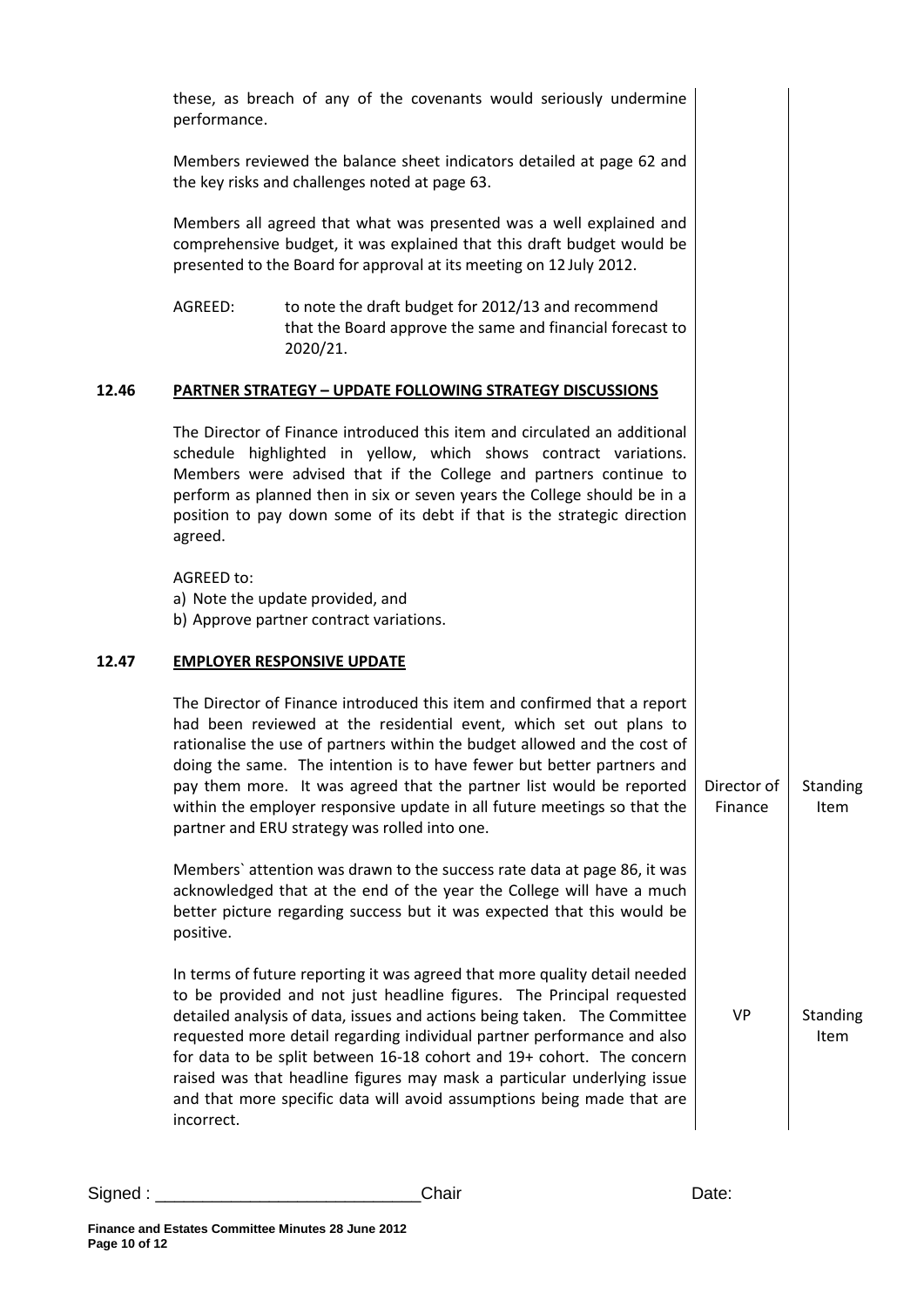AGREED: to note the update provided.

### **12.48 COMMITTEE WORK PLAN 2012/13**

The Clerk to the Corporation introduced this item and presented a starting point framework document, members were entirely happy to approve the workplan and acknowledged that items would be added as and when required during the year.

AGREED: to approve Committee Workplan 2012/13.

#### **12.49 COMMITTEE SELF-ASSESSMENT 2011/12**

The Clerk to the Corporation introduced this item and confirmed that now was an opportunity to reflect upon performance for the current academic year and introduce any changes that it was felt would bring about further improvements. Members felt that the merging of the Estates Committee and the Finance & Resources Committee had worked well to avoid duplication. One issue raised was attendance and it was agreed that there was a need to monitor this.

AGREED: to note self-assessment discussions for 2011/12.

### **12.50 COMMITTEE TERMS OF REFERENCE FOR 2012/13**

The Clerk to the Corporation introduced this item and confirmed that this was an opportunity to review Terms of Reference. Members were entirely happy that they remain fit for purpose and agreed to recommend continued use unchanged for 2012/13.

AGREED: to recommend that the Corporation approve unchanged Terms of Reference for 2012/13.

### **12.51 COMMITTEE MEMBERSHIP 2012/13**

The Clerk to the Corporation introduced this item and reminded Governors of membership for 2011/12. All agreed that there was a need to secure an accountant as a member. All agreed that the resignation of Brian Stopford had been a loss. It was noted that Howard Baggaley had been somewhat compromised this year in terms of his attendance at meetings because of the potential conflicts of interest as a contractor and a bidder for the new build. Members requested that the Search Committee at its next meeting review Committee Membership and seek to strengthen the balance.

In the interim period, it was agreed to recommend that the Corporation continue with membership unchanged.

AGREED: to recommend that the Corporation approve continued membership for 2012/13.